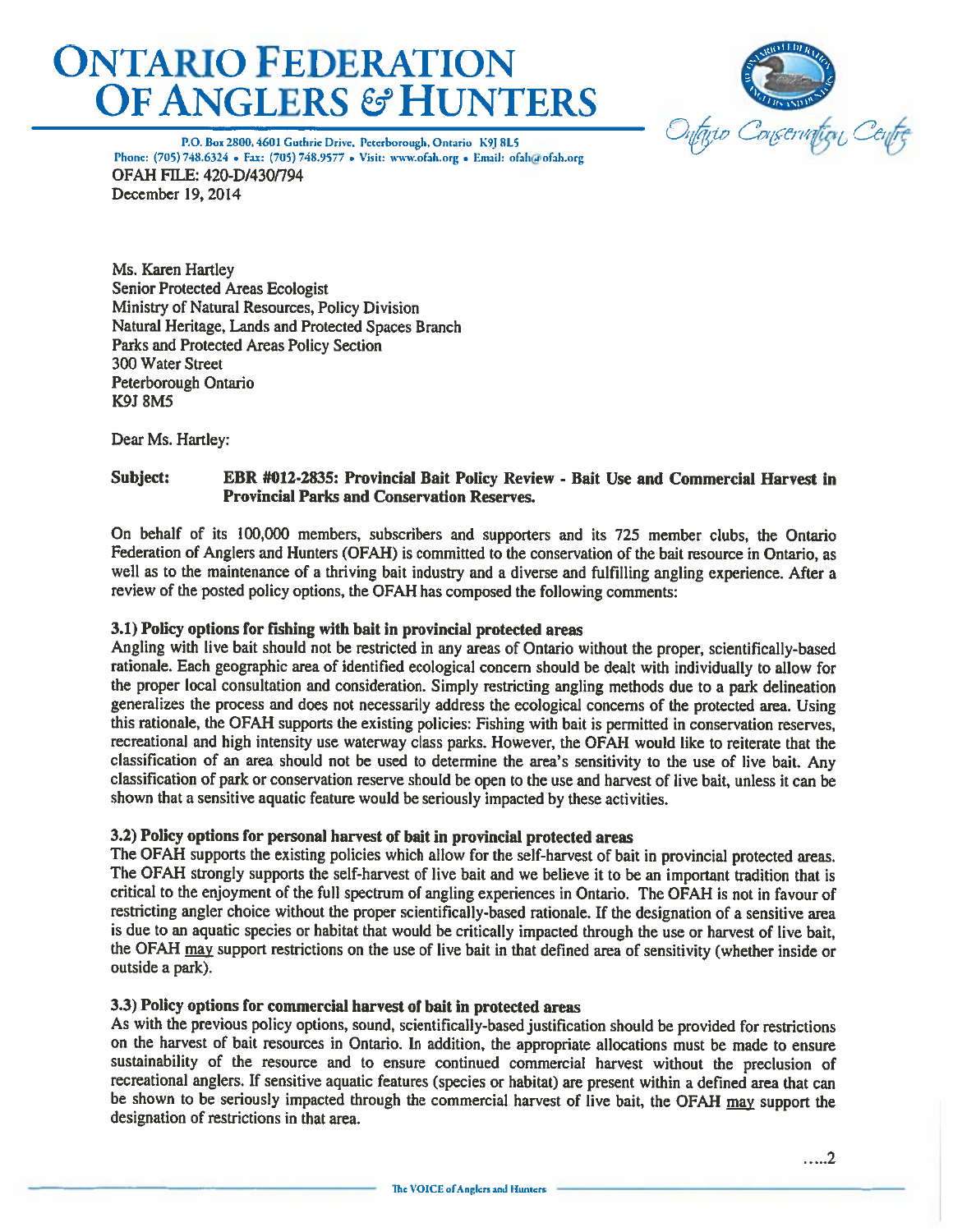Ms. Karen Hartley December 19, 2014 Page Two

## 3.4) Policy options for the storage of commercially harvested bait in protected areas

The OFAH would not support the restriction of activities related to the bait resource, including the storage (on any scale), without scientifically-justified reasoning. Heavy consideration on the matter of restricting a harvester's ability to store bait should be made, as it would likely result in operational deficiencies and further detriment to the commercial bait industry.

# 3.5) Timeline for phasing out commercial bait harvest in protected areas

The OFAH supports option B, but only if the commercial harvest or storage of live bait is empirically shown to be putting the ecological integrity of the park or protected area at serious risk. If phasing out is required, there should be a five-year phase-out period to allow for the harvester to adjust their business operations.

## 3.6) Where to apply policy options within protected areas

As with all of the policy options related to the harvest, use and storage of bait in provincial parks and conservation reserves, each individual park, area or reserve should be considered individually to ensure that restrictions are necessary. Where there are significant concerns that are scientifically-supported regarding the conservation of aquatic resources (baitfish, habitat and general fish community), the OFAH may support restrictions on the harvest, use and storage of live bait in those designated areas. With regards to park boundaries, the OFAH believes that any restrictions that apply within a park should not include any waterbody that is not wholly contained within that park's boundary.

## **Conclusion:**

The OFAH believes that there is no justifiable need to ban the harvest or use of bait in provincial parks and conservation reserves without more comprehensive consideration of the natural and biological features of the area. Provincial parks provide important fishing opportunities in Ontario. These opportunities should not be unnecessarily restricted. If bait policies are overly restrictive, it could limit overall use of the park and reduce revenue for Ontario Park's Special Purpose Account. Each park or conservation reserve should be individually evaluated to determine if there are sensitive aquatic features that would be impacted by the use of live bait. If there is a demonstrated need, then the public and stakeholders should be consulted through park management planning processes. Otherwise, the policies and regulations should be based on provincial policies used in areas surrounding the parks and protected areas.

We would like to thank the Ministry of Natural Resources and Forestry (MNRF) for inviting the OFAH to participate in the Bait Review Advisory Group (BRAG), and the opportunity to provide comments. We look forward to further discussing these topics with BRAG in the near future.

Yours in Conservation,



**Tom Brooke Fisheries Biologist** 

TB/jb

cc: Jason Borwick, Senior Fisheries Biologist, MNRF **OFAH Board of Directors OFAH Fisheries Advisory Committee** Angelo Lombardo, OFAH Executive Director Matt DeMille, OFAH Manager, Fish & Wildlife Services OFAH Fish & Wildlife Staff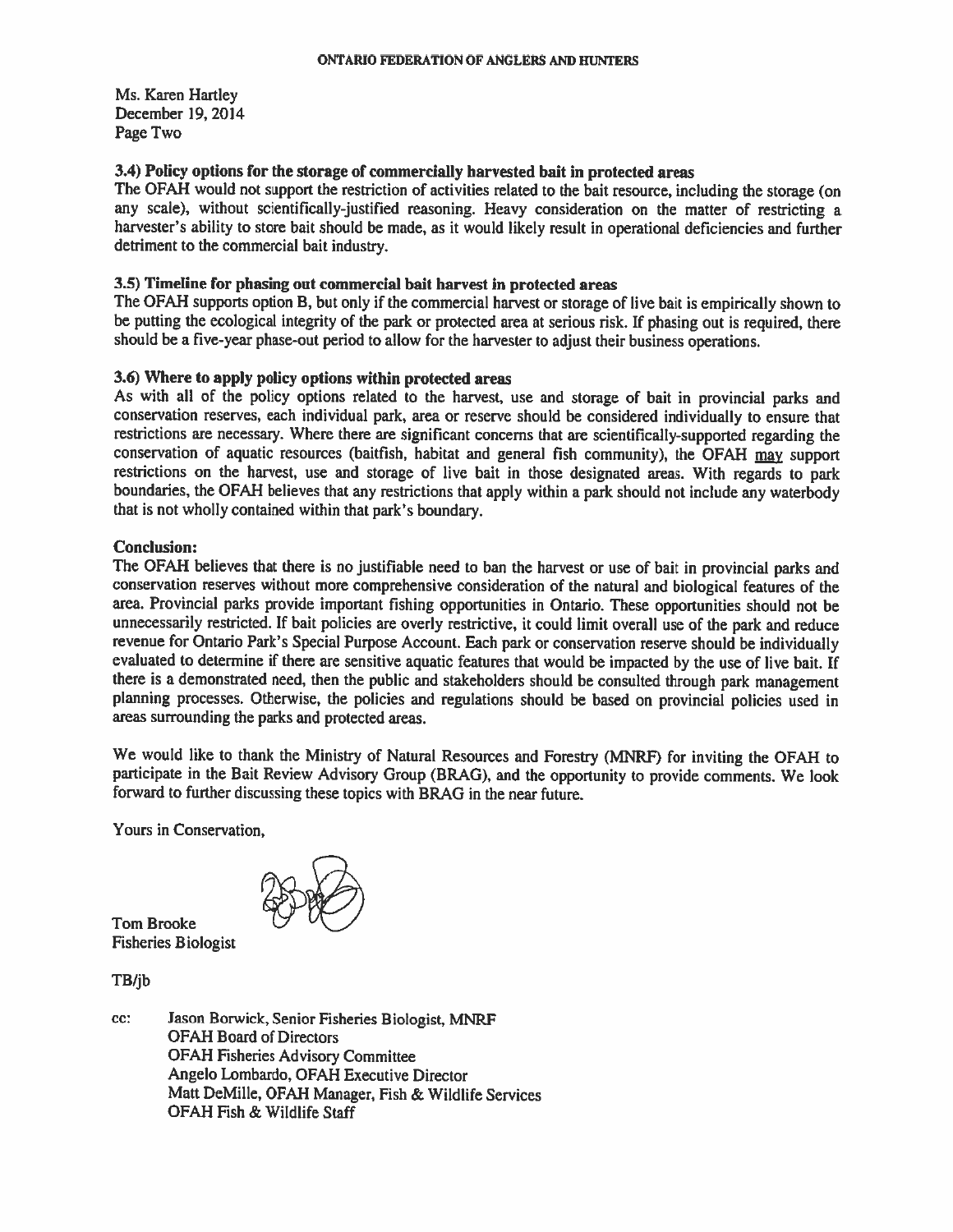**Policy Proposal Notice:** 

**Title:**

Provincial Bait Policy Review - Bait Use and Commercial Harvest in Provincial Parks and Conservation Reserves

#### **EBR Registry Number:** 012-2835

**Ministry:** Ministry of Natural Resources **Date Proposal loaded to the Registry:** November 05, 2014

**Keyword(s):** Fish and Wildlife **|** Water **|** Protected Areas **|** Parks **|** Conservation

## The comment period for this proposal is now over.

## **Description of Policy:**

The Ministry of Natural Resources and Forestry (MNRF) is undergoing a comprehensive review of provincial bait policies to help improve the management of bait (i.e., baitfish and leeches). There are 5 topics being addressed by the policy review: 1) Angler Use and Movement; 2) Parks and Protected Areas; 3) Commercial Sales and Transport; 4) Allocation; and 5) Reporting. The intent of the review is to determine how the ecological risks associated with the movement and use of bait can be minimized to help maintain healthy fisheries across the province, while also reducing the complexity of current management regimes and increasing business certainty to the bait industry.

The following goals have been established to guide the policy review: 1) Bait is managed to protect the health of aquatic ecosystems. 2) Sustainable use of bait resources enhances the quality of life for Ontarians by providing recreational, social and economic benefits. 3) Bait is managed to conserve the resource and maintain a viable bait industry. 4) Bait management is adaptable, effective, consistent across the province and simple to the to implement.

For the purposes of this policy review, protected areas refer to provincial parks and conservation reserves regulated under the Provincial Parks and Conservation Reserves Act (PPCRA). These protected areas cover about 9% of the province. Recreational fishing is enjoyed by many visitors to these areas, with about 9% of park anglers reporting the use of live baitfish or leeches. About 8% of the area currently available for commercial bait harvest in the province is within provincial parks and conservation reserves.

MNRF is evaluating potential options relating to the following six aspects of the use of bait and commercial harvest in provincial parks and conservation reserves: 1) The use of commercially harvested bait for angling 2) The use of personally harvested bait for angling 3) Commercial harvest of bait 4) Storage of commercially harvested bait 5) A timeline for phasing out commercial bait harvest in protected areas where this activity and allowed is the motion of allowed and allowed 6) Where to apply policy options within protected areas

Options have been put forward and evaluated based on how well they meet the goals of the review. MNRF is soliciting feedback to help inform the review and refine the final policy options.

**Purpose of Policy:** 

## **Contact:**

| Karen                         |           | Hartley         |  |  |  |  |  |  |  |
|-------------------------------|-----------|-----------------|--|--|--|--|--|--|--|
| Senior                        | Protected | Areas           |  |  |  |  |  |  |  |
| Ecologist                     |           |                 |  |  |  |  |  |  |  |
| Ministry of Natural Resources |           |                 |  |  |  |  |  |  |  |
| Policy                        |           | Division        |  |  |  |  |  |  |  |
| Natural Heritage, Lands and   |           |                 |  |  |  |  |  |  |  |
| Protected Spaces Branch       |           |                 |  |  |  |  |  |  |  |
| Parks and Protected Areas     |           |                 |  |  |  |  |  |  |  |
| Policy                        |           | Section         |  |  |  |  |  |  |  |
| 300                           | Water     | <b>Street</b>   |  |  |  |  |  |  |  |
| Peterborough                  |           | Ontario         |  |  |  |  |  |  |  |
| K9J                           |           | 8M <sub>5</sub> |  |  |  |  |  |  |  |
| Phone: (705)                  |           | 755-5107        |  |  |  |  |  |  |  |
| Fax: (705) 755-1701           |           |                 |  |  |  |  |  |  |  |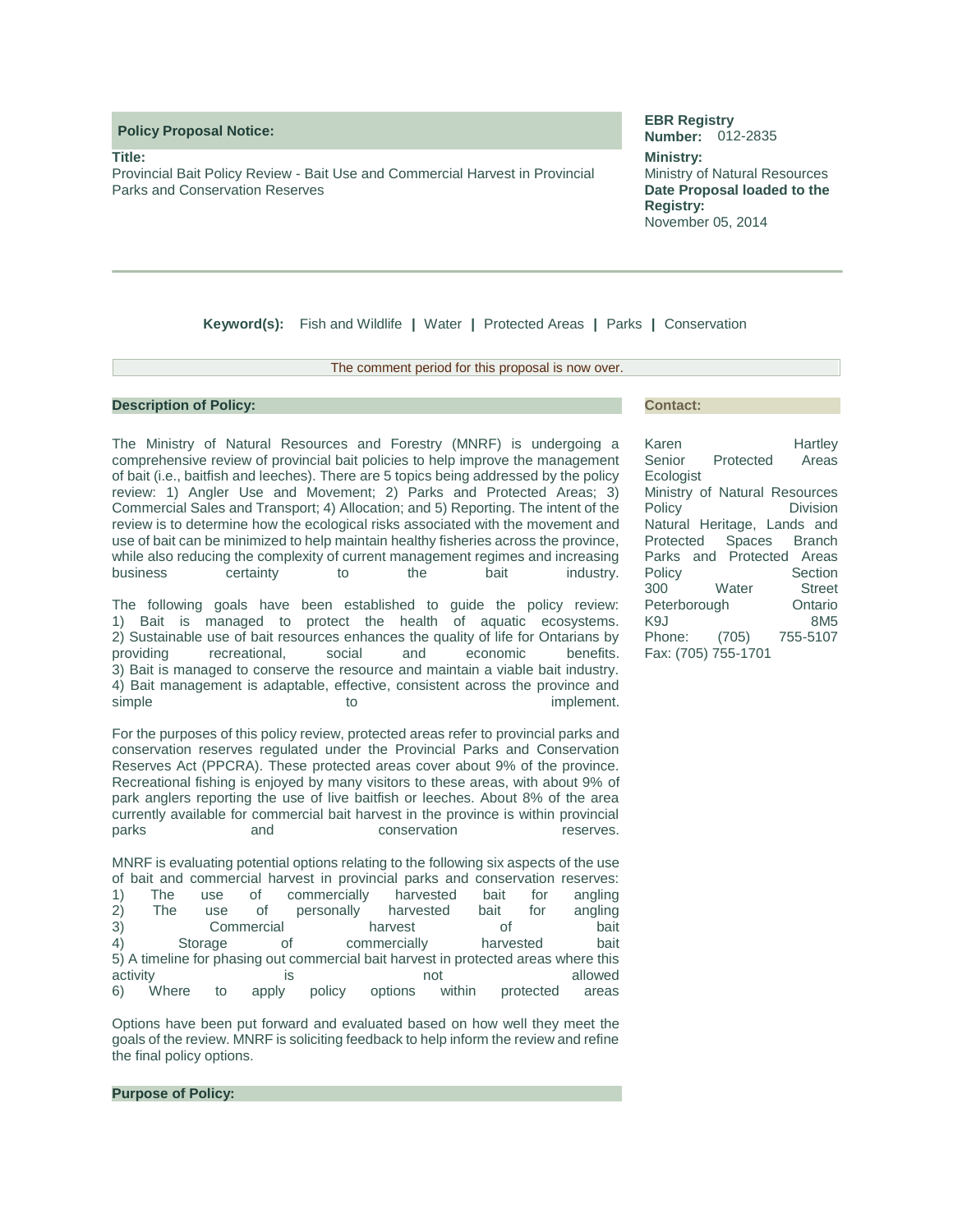To invite comments on the proposed policy options being considered for managing the use and commercial harvest of bait in provincial parks and conservation reserves.

## **Other Information:**

In conjunction with this Environmental Registry posting, a short, online survey has been set up as a way of providing input into the possible range of policy options. The survey includes information about the options, and brief questions for ranking your preferences. The survey can be found at the following link: <https://www.surveymonkey.com/s/BSQ578H>

If you do not wish to complete the survey, the same information about the policy options that is included in the survey can be found at the following link: [http://apps.mnr.gov.on.ca/public/files/er/Policy\\_Options\\_for\\_Bait\\_Management\\_in](http://apps.mnr.gov.on.ca/public/files/er/Policy_Options_for_Bait_Management_in_Provincial_Parks_and_Conservation.pdf) [\\_Provincial\\_Parks\\_and\\_Conservation.pdf](http://apps.mnr.gov.on.ca/public/files/er/Policy_Options_for_Bait_Management_in_Provincial_Parks_and_Conservation.pdf) 

The following web links provide supporting information:

| Provincial                                                                       |    |  | Bait  |  |        | Policy |     |  |          | Review: |
|----------------------------------------------------------------------------------|----|--|-------|--|--------|--------|-----|--|----------|---------|
| Information notice advises the public of the provincial bait policy review being |    |  |       |  |        |        |     |  |          |         |
| conducted                                                                        | bv |  | MNRF. |  | Search |        | ER# |  | 012-1043 |         |

Bait use and harvest in provincial parks and conservation reserves addresses topic two of five. Other bait policy review topics will be addressed in separate postings, including: angler use and movement; commercial sale, harvest and transport, and; reporting and allocation. Feedback on the options will assist with the update and development of new policies for bait management in Ontario.

## *A Review of Bait Use and Harvest in Ontario's Provincial Parks and Conservation Reserves:*

This report summarizes information on existing policies and activities related to the use of bait for angling and commercial bait harvest in protected areas. [http://apps.mnr.gov.on.ca/public/files/er/review-of-bait-use-and-harvest-in-ont](http://apps.mnr.gov.on.ca/public/files/er/review-of-bait-use-and-harvest-in-ont-protected-areas-2013.pdf)[protected-areas-2013.pdf](http://apps.mnr.gov.on.ca/public/files/er/review-of-bait-use-and-harvest-in-ont-protected-areas-2013.pdf) 

*The Management of Bait in Ontario: A Review*  This document provides information on the live bait industry in Ontario, including types of bait used, licence sales and harvest, economics, and the current approaches and challenges to bait management in Ontario and in other North American interventions.

<http://www.ontario.ca/environment-and-energy/management-bait-ontario-review>

*Risks and Impacts of Spreading Aquatic Invasive Species by the Recreational Use of Bait: A Literature Review* (Kerr 2013): This report reviews the recreational use of bait as a pathway for introducing and spreading aquatic invasive species and potential impacts to fisheries and aquatic ecosystems.

[http://apps.mnr.gov.on.ca/public/files/er/the-introduction-and-spread-of-aquatic](http://apps.mnr.gov.on.ca/public/files/er/the-introduction-and-spread-of-aquatic-invasive-species-through-the-recrreational-use-of-bait.pdf)[invasive-species-through-the-recrreational-use-of-bait.pdf](http://apps.mnr.gov.on.ca/public/files/er/the-introduction-and-spread-of-aquatic-invasive-species-through-the-recrreational-use-of-bait.pdf) 

Prov*incial Parks and Conservation Reserves Act*  [http://www.e-laws.gov.on.ca/html/statutes/english/elaws\\_statutes\\_06p12\\_e.htm](http://www.e-laws.gov.on.ca/html/statutes/english/elaws_statutes_06p12_e.htm)

**Public Consultation:**